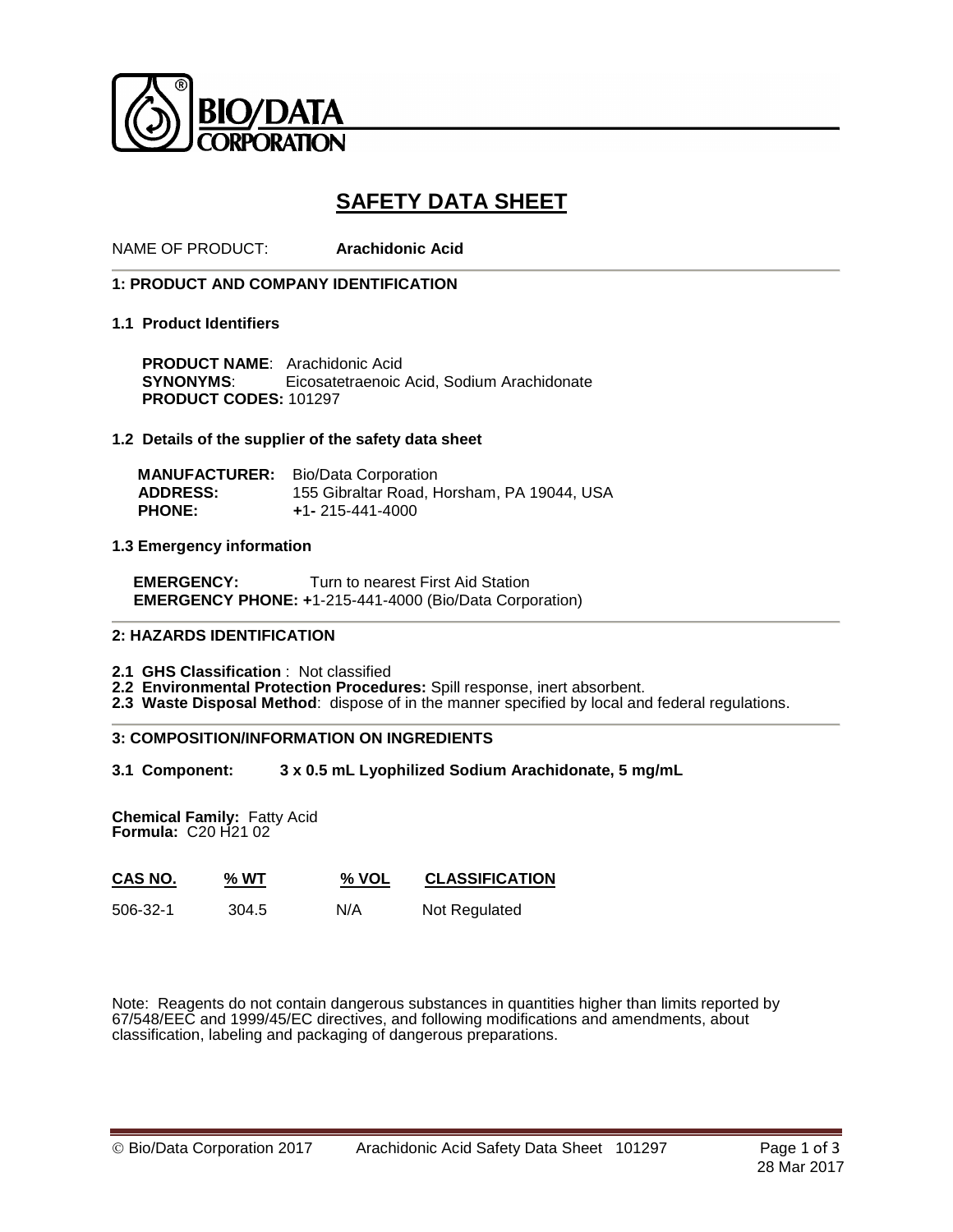# **4: FIRST AID MEASURES**

- **4.1 Eye contact**: flush eyes with water for 15 minutes
- **4.2 Skin contact**: wash off with water, consult a physician
- **4.3 Ingestion**: do not induce vomiting, rinse month with water and consult a physician
- **4.4 If Inhaled**: move person to fresh air. If not breathing, give artificial respiration, call a physician.

### **5: FIRE-FIGHTING MEASURES**

**5.1 Suitable Extinguishing Media**: water spray, dry chemical, carbon dioxide or alcohol resistant foam **5.2 Special Protective Equipment for Firefighters**: wear breathing apparatus if necessary

#### **6: ACCIDENTAL RELEASE MEASURES**

**6.1 Personal Precautions**: Avoid breathing in vapors, and if any contact with skin, wash immediately. Wear appropriate PPE.

**6.2 Environmental Precautions**: Wear safety googles, rubber boots and heavy rubber gloves. Contain spilled material using absorbent. Rinse area. Do not allow runoff to enter water supply, storm drains, etc. **6.3 Clean Up**: Collect absorbent and rinse water into suitable containers.

#### **7: HANDLING AND STORAGE**

**7.1 Precautions for Safe Handling**: Avoid inhalation or contact with skin and eyes

**7.2 Conditions for Safe Storage**: Keep container closed in a dry and ventilated area

#### **8: EXPOSURE CONTROLS/PERSONAL PROTECTION**

**8.1 Personal Protective Equipment**: Use protective masks if risk assessment shows they are needed

- **8.2 Hand Protection**: Protective gloves wash and dry hands & dispose of gloves when finished
- **8.3 Eye Protection**: Wear protective glasses at all times
- **8.4 Skin Protection**: Wear appropriate protective clothing

# **9: PHYSICAL AND CHEMICAL PROPERTIES**

#### **9.1 Information on basic physical and chemical properties**

| APPEARANCE                  | Clear              |
|-----------------------------|--------------------|
| <b>COLOR</b>                | Colorless solution |
| ODOR                        | Fishy              |
| рH                          | >7.9               |
| <b>BOILING POINT</b>        | N/A                |
| <b>MELTING POINT</b>        | N/A                |
| <b>IGNITION TEMPERATURE</b> | N/A                |
| <b>FLASH POINT</b>          | Non-flammable      |
| <b>EXPLOSION LIMIT</b>      | N/A                |
| <b>VAPOR TENSION</b>        | N/A                |
| <b>DENSITY</b>              | $0.92$ G/ML        |
| <b>VAPOR PRESSURE</b>       | N/A                |
| SOLUBILITY IN WATER         | Soluble            |
| <b>WATER SOLUBILITY:</b>    | Insoluble          |
|                             |                    |